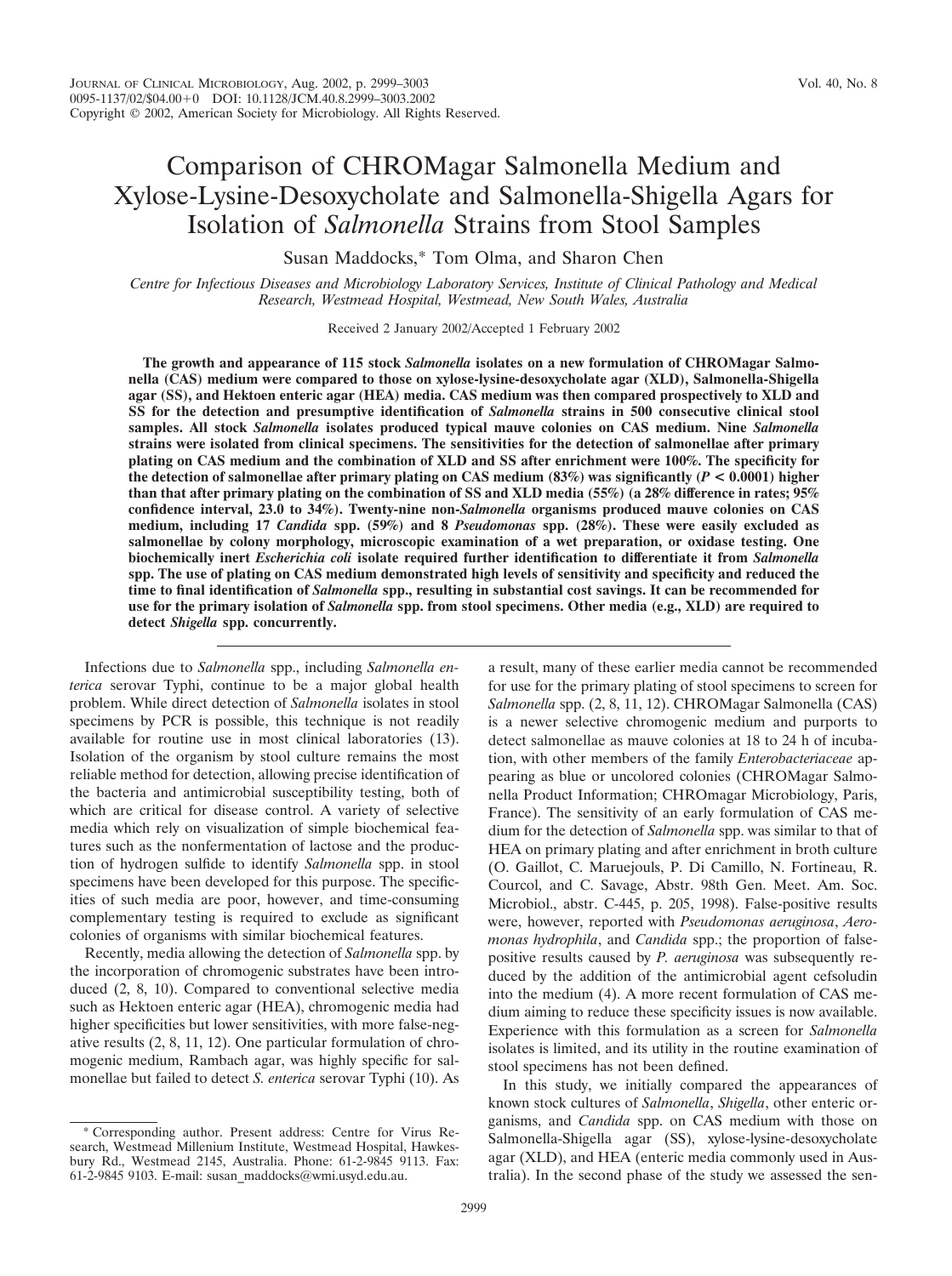TABLE 1. Distributions of *S. enterica* serovars from stock isolates

| Serogroup | Serovar           | No. of isolates |  |
|-----------|-------------------|-----------------|--|
| А         | Paratyphi A       |                 |  |
| в         | Typhimurium       | 64              |  |
| в         | Birkenhead        | 8               |  |
| C1        | Virchow           | 9               |  |
| C1        | Infantis          |                 |  |
| C2        | Bovis morbificans |                 |  |
| D         | Enteritidis       | 3               |  |
| D         | Typhi             | 15              |  |

sitivity and specificity of CAS medium using 500 consecutive clinical stool samples, comparing it with our standard laboratory protocol of plating on SS and XLD with enrichment in selenite broth. We also compared the work flow and costbenefit differences between these two methods.

#### **MATERIALS AND METHODS**

**Culture media.** CAS medium was provided by Dutec Diagnostics, Croydon, New South Wales, Australia. The medium was supplied in preweighed batches of white powder sufficient to provide 250 ml of medium and was prepared according to the instructions of the manufacturer. Powdered CAS was added to distilled water and dispersed by slow rotation. Once the CAS was dissolved, the mixture was brought to a boil with regular stirring for approximately 2 to 3 min until complete fusion of the agar grains was observed. The medium was cooled to 48°C, gently stirred to homogeneity, and poured into sterile 9-cm-diameter petri dishes to set and dry. The plates were stored in the dark at room temperature and were used within a week. SS, XLD, and HEA media were prepared from commercially available SS powder (57 g/liter of water; Oxoid Australia, Heidelberg, Victoria, Australia), XLD medium powder (53 g/liter of water; Oxoid Australia), and HEA powder (76 g/liter of water; Oxoid Australia). These media were stored at 4°C prior to use. Selenite enrichment broth was prepared from commercially available selenite broth powder (23 g/liter of water; Difco, Becton-Dickinson, North Ryde, New South Wales, Australia).

**Stock isolates.** For the initial phase of the study, 115 stock *Salmonella* isolates representing eight serovars that had previously been isolated from human stool samples were obtained from the culture collection of the Enteric Reference Laboratory (ERL) (Table 1). This laboratory is integrated within the Centre for Infectious Diseases and Microbiology Laboratory Services (CIDMLS) at Westmead Hospital and is the enteric reference laboratory for the state of New South Wales. The *Salmonella* serovars selected, other than those causing enteric fever, are representative of those causing infections in New South Wales. Eighty-four other enteric isolates consisting of *Shigella sonnei* (*n* = 9 isolates), *Shigella flexneri* (*n* - 5), *Yersinia enterocolitica* (*n* - 3), *Citrobacter freundii* (*n* - 9), *Hafnia alvei* (*n* - 2), *Plesiomonas shigelloides* (*n* - 1), *Aeromonas* spp. (*n* - 2), *Proteus* spp. (*n* - 5), *Providencia* sp. (*n* - 1), *Shewanella* spp. (*n* - 2), *Enterococcus* spp. (*n*  $(1, -4)$ , *P. aeruginosa* ( $n = 10$ ), *Escherichia coli* ( $n = 6$ ), *Candida* spp. ( $n = 15$ ), and *Staphylococcus aureus* ( $n = 10$ ) including five isolates of methicillin-resistant *S*. *aureus* (MRSA) were also obtained from among the isolates stored at CIDMLS. All isolates were plated onto horse blood agar and incubated overnight in air at 37°C to ensure purity. Suspensions were prepared from freshly grown colonies in sterile saline solution and were adjusted to a turbidity equivalent to that of a 0.5 McFarland standard suspension. Five hundred microliters of each suspension was inoculated onto CAS, XLD, SS, and HEA media with a Steer's replicator. The plates were incubated overnight in air at 37°C and were examined on the following morning and after 48 h of incubation.

**Clinical samples.** In the second phase of the study, 500 consecutive stool samples were collected from both hospitalized and nonhospitalized patients with diarrhea. Stool samples were cultured directly onto CAS, XLD, and SS plates; and the plates were examined after incubation overnight in air at 37°C. Following enrichment in selenite broth, an aliquot was subcultured onto SS and XLD media at 18 to 24 h as part of the laboratory's routine practice. All plates were examined after a further 24 h of incubation under conditions identical to those described above. Enrichment was not performed when CAS medium was used.

**Presumptive identification.** In the first part of the study, the identities of the isolates used were known. Colony color on CAS medium was noted for the different *Salmonella* spp., and their colonial appearances on the different me-

dium types were compared. In the second phase of the study, colonies suspected of being *Salmonella* spp. were defined as follows: on CAS, mauve colonies: on SS, transparent colonies with or without black centers; and on XLD, transparent colonies with or without black centers. In all instances the colonial appearances of the isolates were evaluated after incubation for 18 to 48 h. All plates were inspected by the same investigator (S.M.).

**Confirmatory tests and final identification.** Colonies suspicious of being *Salmonella* spp. on SS and XLD media were processed in the following manner. An oxidase test (Kovács indirect filter paper procedure) (7) was initially performed with all colonies suspected of being *Salmonella* spp. Oxidase-negative isolates were inoculated onto a urea slope and incubated at 37°C for 24 h. Oxidasenegative, urease-negative isolates were then subjected to a panel of biochemical tests to screen for *Salmonella* and other enteric pathogens. This panel comprises overnight incubation or culture (in air at 37°C) in 1% glucose peptone water, *o*-nitrophenyl-β-D-galactopyranoside, lysine iron agar, Kligler's iron agar, Sims agar, and MacConkey agar. A possible *Salmonella* sp. identified by this screen (and, in our laboratory, any presumptive *Shigella*, *Yersinia*, *Aeromonas*, or *Plesiomonas* sp.) was then referred to ERL for extended confirmatory biochemical and serological testing by the Kauffman-White scheme (6).

Colonies suspicious of being *Salmonella* on CAS medium were processed in the following manner. Microscopic examination of a wet preparation and an oxidase test (see above) were performed with all mauve colonies to exclude *Candida* and *Pseudomonas* spp., respectively. Isolates that were oxidase negative and wet preparation negative were then identified with the Vitek identification system by inoculating a Gram-Negative Identification card (Biomerieux, Baulkham Hills, New South Wales, Australia). Isolates identified as *Salmonella* spp. with the Vitek system or those that were unable to be definitively identified were referred to ERL for confirmatory testing and/or further testing.

# **RESULTS**

**Evaluation of appearance of stock** *Salmonella* **isolates on different selective media.** All (100%) stock *Salmonella* isolates, including those of serovars Typhi and Paratyphi A, produced mauve colonies on CAS medium after 24 h of incubation. On XLD, SS, and HEA media, all non-serovar Typhi and Paratyphi salmonellae appeared as characteristic black colonies, reflecting H<sub>2</sub>S production. *S. enterica* serovar Typhi isolates appeared as transparent colonies on SS and HEA media and as transparent colonies surrounded by yellow halos on XLD medium. Serovar Paratyphi A isolates produced transparent colonies on all three of the other media evaluated, XLD, SS, and HEA. Gram-negative isolates other than *Salmonella* spp. that appeared as transparent and/or black colonies on these media were *Y. enterocolitica*, *H. alvei*, and *Shigella*, *Plesiomonas*, *Morganella*, *Providencia*, and *Shewanella* spp.; *C. freundii* and *Proteus* spp. (H<sub>2</sub>S only); *Aeromonas* spp. (SS medium only); and P. *aeruginosa* (XLD medium only). *Enterococcus faecalis* and *Enterococcus faecium* also appeared as transparent colonies on SS and HEA media.

Conversely, isolates other than *Salmonella* spp. that appeared as mauve or mauve-like colonies on CAS medium were *Aeromonas*, *Morganella*, *Providencia*, and *Candida* species and 1 of 10 isolates of *P. aeruginosa*. Notably, all *E. coli* isolates tested appeared as distinct blue colonies.

**Performance of media in detection of** *Salmonella* **in stool specimens.** In the second phase of the study, the performance of CAS medium as a primary plating medium for routine laboratory use was evaluated and compared with the performance of the laboratory's current protocol for the isolation of enteric pathogens. Nine *Salmonella* spp. were isolated from 500 consecutive stool specimens over a period of 3 months (Fig. 1). The distribution of the serovars identified is shown in Table 2. All nine isolates were detected on CAS medium within 48 h of incubation without enrichment. Six of nine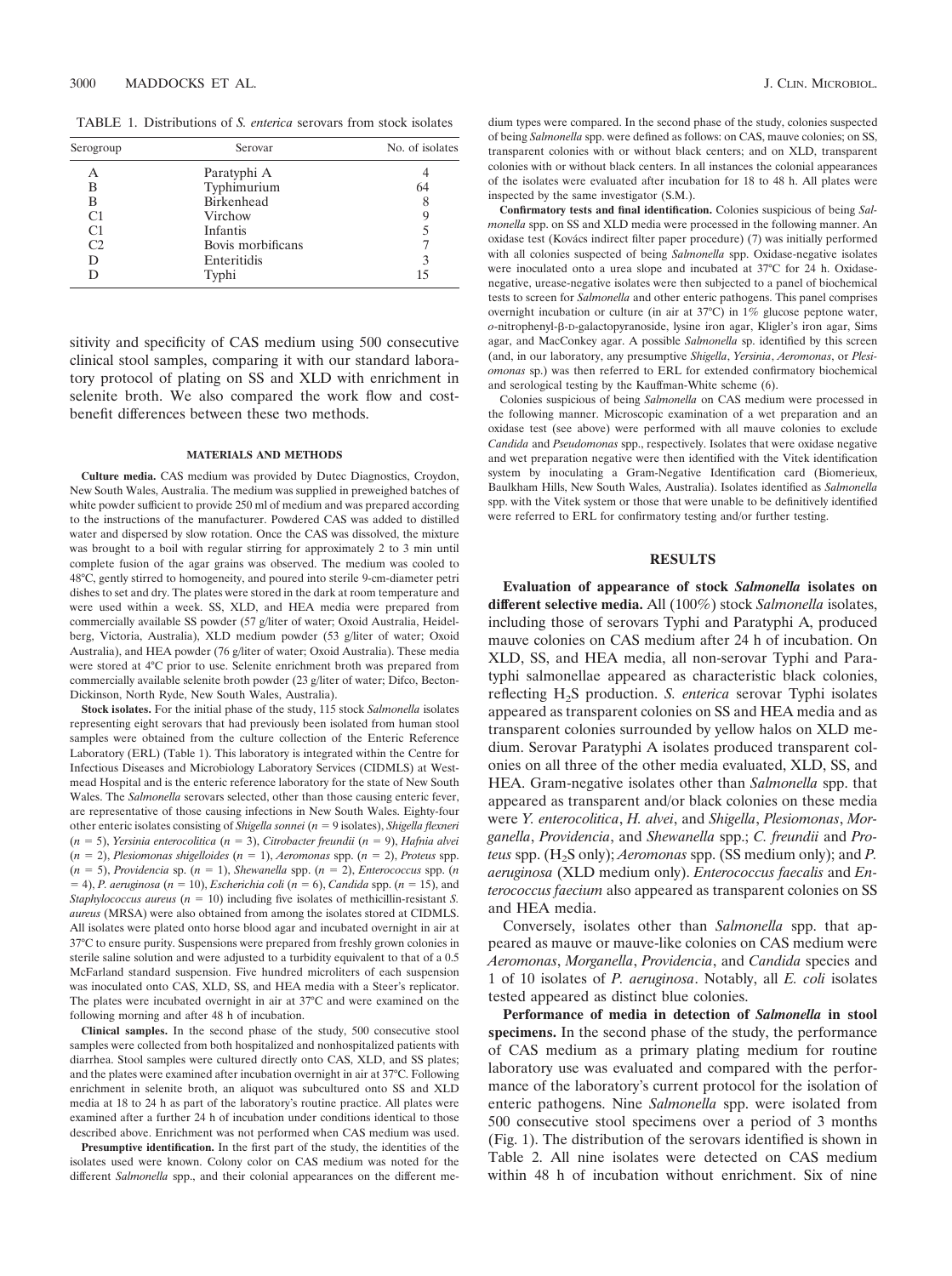

FIG. 1. (A) Appearance of a clinical stool specimen on CAS medium, with *Salmonella* spp. appearing as mauve colonies amid other enteric organisms, which appear as blue or colorless colonies. (B) Appearance of a pure culture of *S. enterica* serovar Typhi on CAS medium. (C) Appearance of a pure culture of inactive *E. coli* on CAS medium. (D) Appearance of a pure culture of *Candida* spp. on CAS medium. (E) Appearance of a pure culture of *Pseudomonas* spp. on CAS medium. (F) Appearance of a pure culture of *S. marcescens* on CAS medium.

(67%) isolates appeared as typical mauve colonies within 24 h of incubation; three (33%) isolates required 48 h to develop the mauve coloration, appearing initially as colorless colonies, and comprised a single isolate each of serovars Typhi, Typhimurium, and Virchow. The combination of SS and XLD detected six of the nine *Salmonella* spp. on primary plating; however, the three serovar Typhi isolates were detected only after enrichment.

The overall sensitivities of both methods (with either CAS medium alone without an enrichment technique or the combination of SS and XLD with enrichment) were 100% (Table 3). The specificity of CAS medium, however, was substantially higher (83%) compared with that of the SS and XLD combination (specificity, 55%) (Table 4).

One hundred sixty-nine isolates (34%) were considered potential pathogens on either SS or XLD but not on CAS medium. All required a period of 24 to 72 h of additional biochemical and serological testing prior to their exclusion as enteric pathogens. Conversely, 29 isolates (6%) were detected as potential pathogens on CAS medium but not on SS or XLD agar. Seventeen of the 29 (59%) isolates were *Candida* spp.; these were small (diameter,  $\leq 2$  mm) mauve-purple colonies

TABLE 2. Distributions of *S. enterica* serovars isolated from clinical specimens

| Serogroup | Serovar     | No. of isolates |  |
|-----------|-------------|-----------------|--|
| В         | Typhimurium |                 |  |
| В         | Reading     |                 |  |
| C1        | Virchow     |                 |  |
| D         | Typhi       |                 |  |

which were easily distinguishable from *Salmonella* spp. on the basis of their colonial morphologies (Fig. 1D) and could also be readily excluded as *Salmonella* by microscopic examination of a wet preparation. Eight of the 29 isolates were identified as *Pseudomonas* spp. and 1 isolate was identified as an *Aeromonas* sp. (all appeared as mauve colonies, but they had prominent, clear opaque halos and could easily be excluded by the oxidase test; Fig. 1E), and 2 isolates were identified as *Proteus* spp. (both isolates appeared as mauve colonies, but with a clear halo). In contrast, none of the *Salmonella* colonies were associated with surrounding halos. Only one isolate required additional biochemical testing to definitively identify it as a biochemically inactive *E. coli* isolate.

The majority of the 57 isolates that appeared as potential pathogens on both CAS medium and the combination of SS and XLD were able to be excluded as nonenteric pathogens by rapid and simple biochemical tests comprising microscopic examination of a wet preparation of the isolates and the oxidase and urease tests. Eighteen isolates appearing as mauve-purple colonies on CAS medium and as transparent or black-centered

TABLE 3. Sensitivity of CAS medium compared with those of the combination SS and XLD on primary plating and after enrichment

| Medium                             | No. of<br>isolates with<br>true-positive results | No. of<br>isolates with<br>false-negative results | Sensitivity<br>(%) |
|------------------------------------|--------------------------------------------------|---------------------------------------------------|--------------------|
| CAS (48 h)                         |                                                  |                                                   | 100                |
| SS and XLD with<br>primary plating | 6                                                |                                                   | 67                 |
| SS and XLD with<br>enrichment      |                                                  |                                                   | 100                |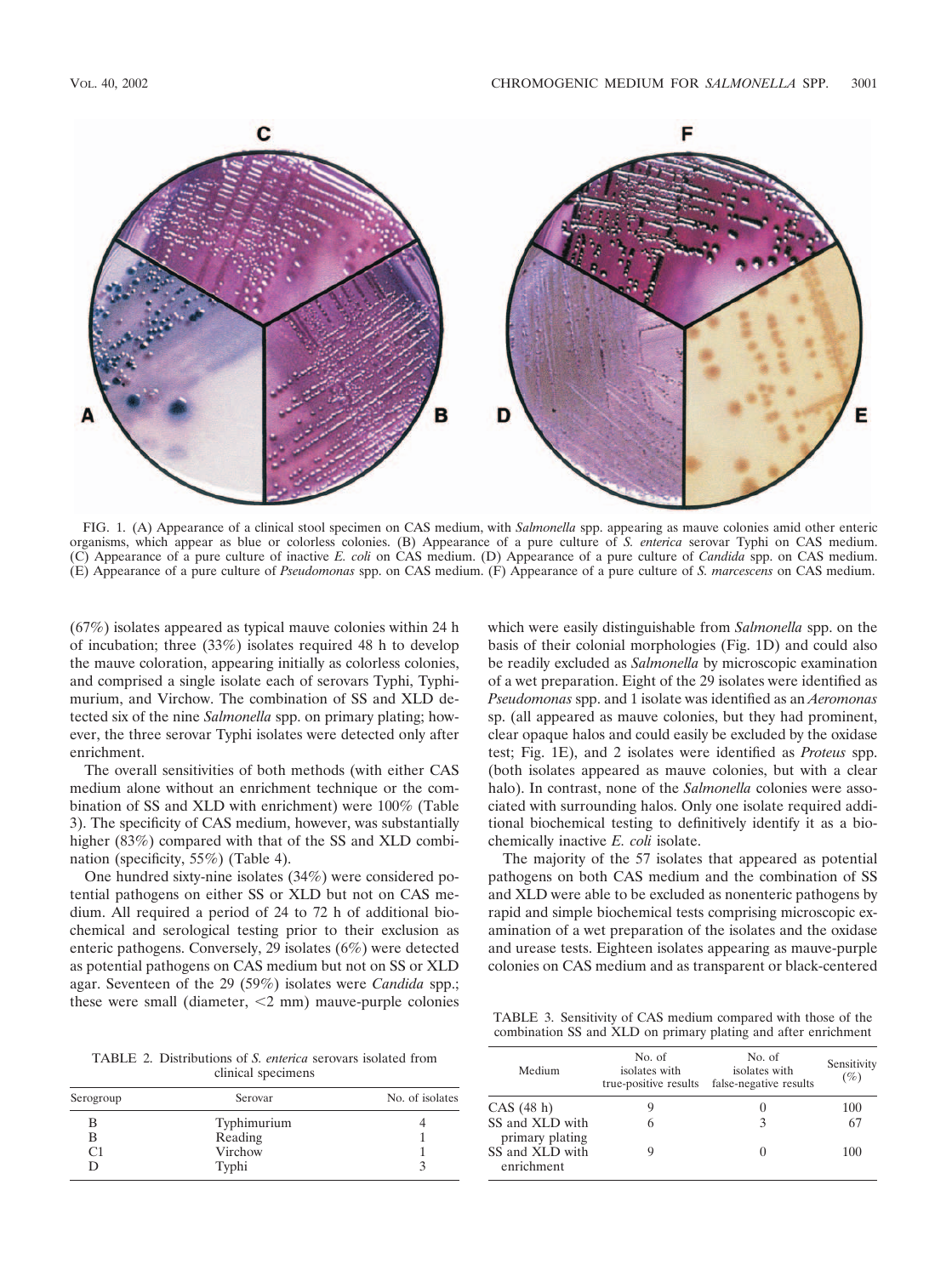TABLE 4. Specificity of CAS medium compared with that of the combination of SS and XLD

| No. of<br>isolates with<br>true-negative results | No. of<br>isolates with<br>false-positive results | Specificity<br>$(\%)$ |
|--------------------------------------------------|---------------------------------------------------|-----------------------|
| 414                                              | 77                                                | 83                    |
| 274                                              | 217                                               | 55                    |
|                                                  |                                                   |                       |

colonies on SS and XLD were not excluded as salmonellae by simple biochemical tests and either were identified as *Salmonella* spp. by the Vitek system or were inconclusively identified by the Vitek system. These 18 isolates underwent further biochemical testing for definitive identification. Of these organisms, nine were confirmed to be salmonellae and nine were biochemically inactive *E. coli* isolates (Fig. 1C). One isolate appeared as clear colonies on SS medium but was excluded as a *Salmonella* sp. by routine follow-up testing. This isolate was bright purple on CAS medium and was identified as a *Serratia marcescens* isolate (Fig. 1F).

The use of simple biochemical tests, as described above, with all mauve and mauve-like isolates on CAS medium therefore improved the specificity to 96% and reduced the time to identification to 48 to 72 h, compared with the up to 96 h required by our current laboratory practice.

# **DISCUSSION**

This study demonstrates the utility of CAS medium as a reliable and time-saving method for the detection and presumptive identification of *Salmonella* spp. in clinical stool specimens and is the first to evaluate the new formulation of CAS medium for this purpose. Importantly, distinguishing the mauve colonies of *Salmonella* spp. from the blue or uncolored colonies of other enteric flora was simple, and the procedure was easily adapted into the laboratory's routine practice. We observed fewer false-positive colonies on CAS medium than on SS and XLD, and the great majority could be ruled out as *Salmonella* spp. with a minimum number of rapid and inexpensive tests.

The number of *Salmonella* strains isolated from the 500 consecutive stool specimens was relatively low (positivity rate, 1.8%). This is consistent with the prevalence of enteric *Salmonella* infections in Australia (9).

The initial phase of the study demonstrated the ability of a wide variety of salmonellae of human origin to grow adequately on CAS agar and demonstrated that all salmonellae tested, including serovars Typhi and Paratyphi A, could be detected as typical mauve colonies. This contrasts with the findings obtained with some other formulations of chromogenic *Salmonella*-specific media such as Rambach agar (3, 5, 11), modified semisolid Rappaport-Vassiliadis medium (1, 12), and novobiocin-brilliant-green-glycerol-lactose medium (3, 11), all of which have previously been reported to be unable to detect serovars Typhi and Paratyphi A. This has important implications for both clinicians and microbiologists, given the significant morbidity and public health implications of these agents of enteric fever.

The reduced sensitivity of the combination of SS and XLD media without enrichment for primary plating of stool speci-

mens was expected, as it is widely accepted that, with traditional culture methods, an enrichment technique increases the yield of *Salmonella* spp. from stool specimens. This is especially true for the detection of *S. enterica* serovar Typhi stool carriage, a clinical scenario not addressed in this study. Although the incorporation of an enrichment procedure following primary plating onto CAS medium was not performed in the study, we observed a sensitivity of 100%, suggesting that enrichment may not be necessary. The number of *Salmonella* spp. isolated from stool specimens, however, was small. One previous study noted that enrichment improved the sensitivity of the first-available formulation of CAS medium, as well as that of HEA, when they were used as primary plating media (4). Studies with larger numbers of clinical stool specimens are thus required to adequately assess the need for enrichment with the newer CAS medium.

In this study, CAS medium was shown to be more specific than the combination of SS and XLD with enrichment, despite the presence of false-positive colonies including those of *P. aeruginosa*, *Candida albicans*, and *Aeromonas* spp. We were able to exclude the majority of these isolates as pathogens by performing rapid oxidase tests, microscopic examination of a wet preparation of the isolate, and urease tests. With experience, the ability to distinguish the mauve color of *Salmonella,* the purple color of *Serratia* spp., the small colonial size of *Candida*, and the colonial morphology of certain non-*Salmonella* enteric organisms (large clear or opaque colonies with a mauve center) can be developed by bench technicians, further improving the specificity of CAS medium as a primary plating medium. Interestingly, biochemically inactive strains of *E. coli* from stool specimens also produced mauve colonies on CAS medium, a phenomenon not observed in the initial phase of our study or reported by other investigators with CAS medium.

The manufacturers of CAS medium suggest that 18 h of incubation is adequate for the detection of *Salmonella* spp. Three of the nine *Salmonella* isolates recovered from stool specimens in the study required greater than 24 h of incubation to develop the typical mauve coloration. These colonies may have been dismissed as nonenteric pathogens if the plates had been discarded and/or not reexamined after 18 h of incubation. We therefore recommend that stool specimens cultured onto CAS medium be incubated for 48 h and examined on the first and second days following inoculation before the plates are discarded.

Importantly, the use of CAS medium reduced the time to identification of *Salmonella* isolates by 24 to 48 h. While the incorporation of chromogenic substrates into selective media has a significant impact on cost (CAS medium,  $A1.04$  [ $A1 =$ US\$0.56 in 2002 Australian dollars] per plate; SS or XLD, \$A0.63 per plate), we found this to be offset by the substantially reduced costs related to technician time and the use of other consumables associated with the detection and identification of *Salmonella* spp. on traditional agars. We estimate a 26% reduction in overall costs (\$A1,746.50/month for SS and XLD, compared with \$A1,297.15/month for CAS medium) and the saving of half of a full-time bench technician position.

In conclusion, the high degrees of sensitivity and specificity of CAS medium make this medium a reliable addition to the array of media available for the isolation of *Salmonella* spp. It can be recommended for use for the primary isolation of *Sal-*